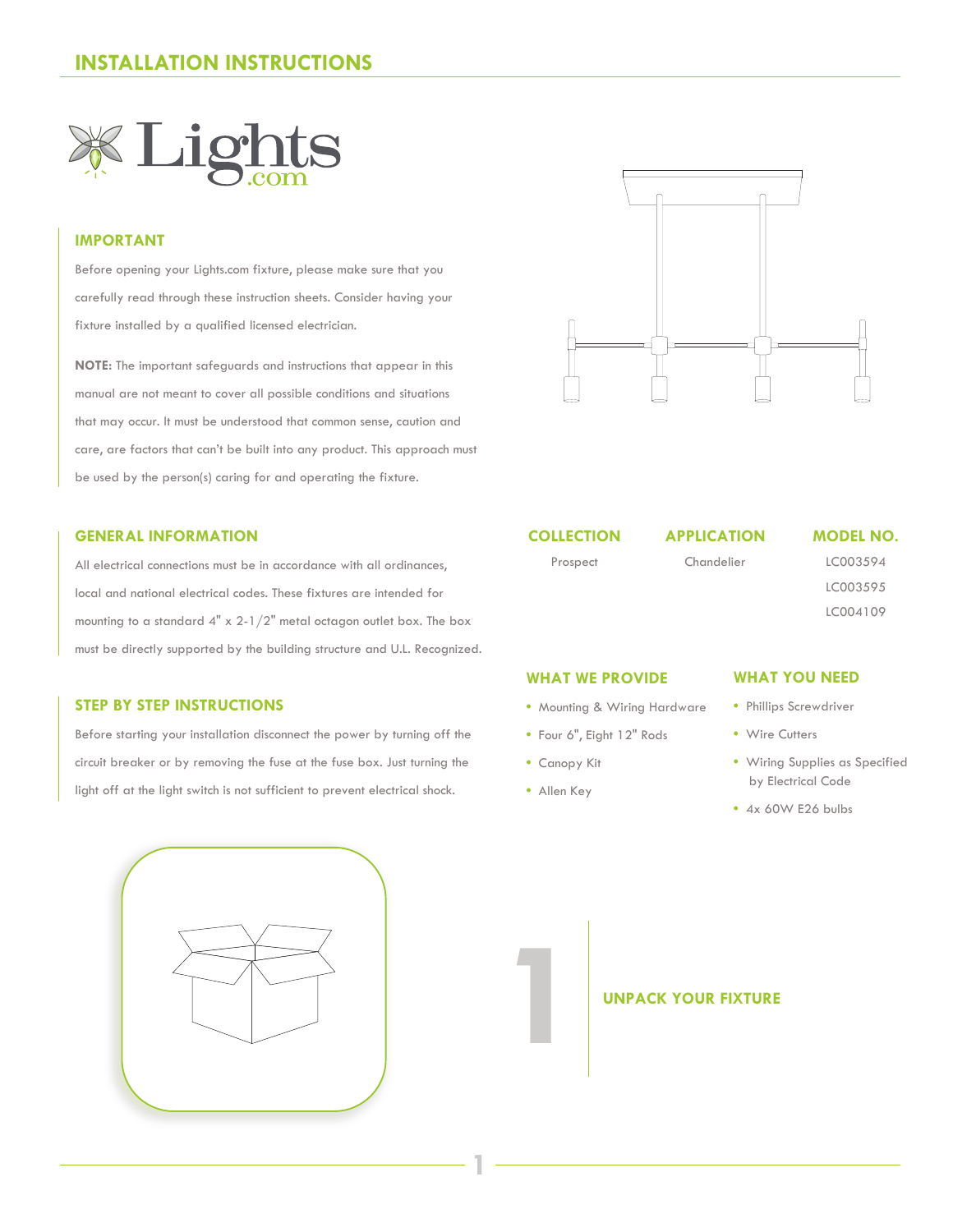

**PREPARE FIXTURE AND MOUNTING PLATE**<br>Remove the mounting plate from the canopy by unscrew<br>the side screws from the canopy. Remove the mounting plate from the canopy by unscrewing the side screws from the canopy.





**INSTALL MOUNTING PLATE**<br>
If there is an existing fixture, remove<br>
wires from the J-box. Insert supply<br>
mounting plate. Secure mounting plate<br>
head screws provided. Hand tighter If there is an existing fixture, remove it. Expose the supply wires from the J-box. Insert supply wires through the mounting plate. Secure mounting plate using two Phillips head screws provided. Hand tighten to secure.





### **ADJUSTING SOCKETS**

Hand tighten the Allen screw using the Allen key provided. Do not overtighten.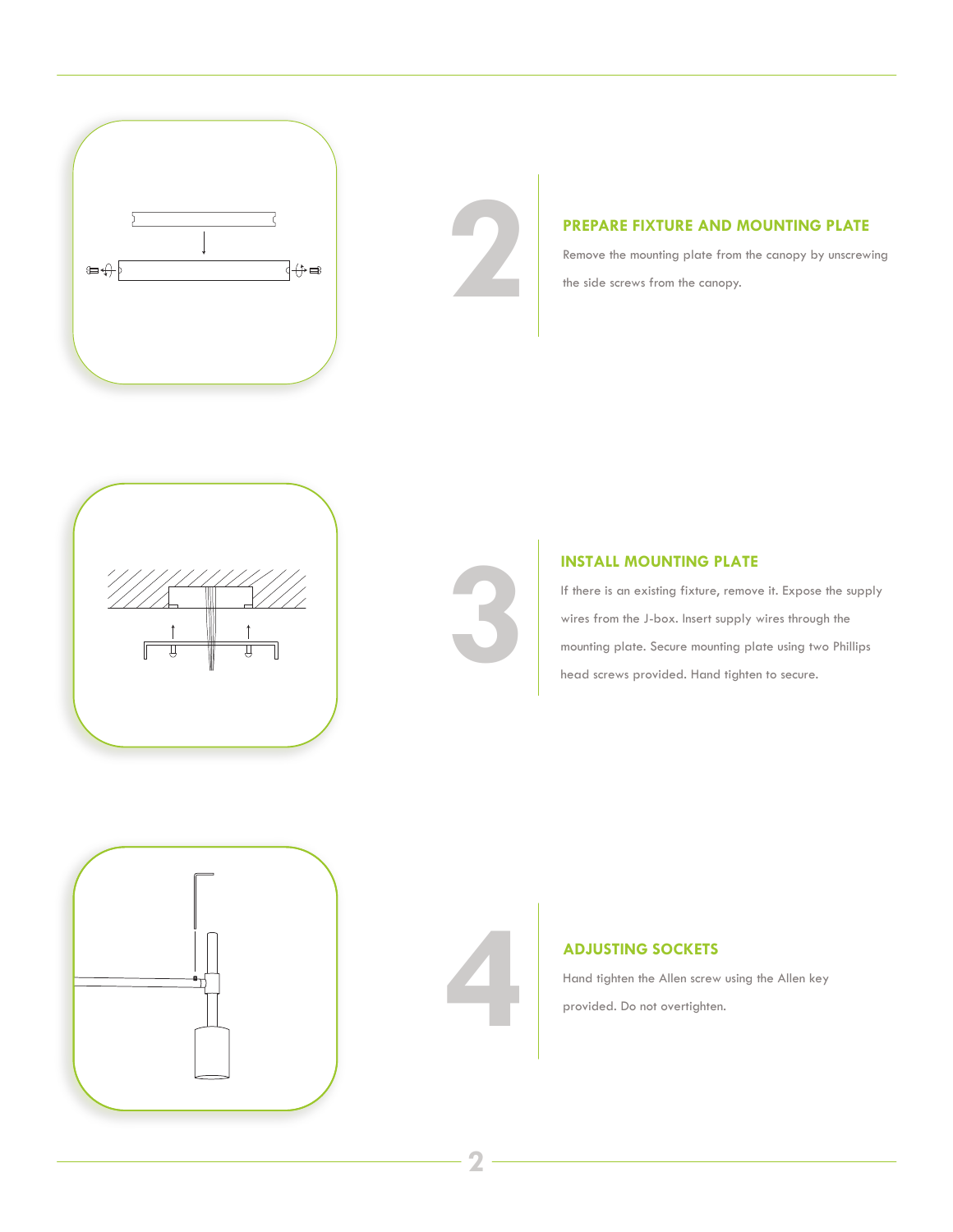



Measure fixture to desired height. Please note this must be done in 6" increments. Once determined, connect the rods one by one to the chandelier. Once rods are connected, thread the included sloped ceiling adapter onto tops of rods.



## **CONNECT CANOPY TO RODS**

Insert wire through either hole on face of canopy. Align canopy holes over top of sloped ceiling adapters. Secure canopy to rods using lock washer and nut (included). **CONNECT CANOPY TO RODS**<br>
Insert wire through either hole on face of canopy. Align<br>
canopy holes over top of sloped ceiling adapters. Secure<br>
canopy to rods using lock washer and nut (included).<br>
Tighten with pliers. Cut t least 12 to 18" above for minor adjustments.



### **MAKE WIRE CONNECTIONS**

Connect the BLACK supply wire to the BLACK fixture wire and WHITE supply wire to the WHITE fixture wire. Secure with the supplied wire nuts. Either wrap the green wire around one of the protruding screws on the mounting plate or connect it to the ground wire. Secure all wire connections with electrical tape (not supplied). Tuck all wires carefully into the J-Box.

**7**

**5**